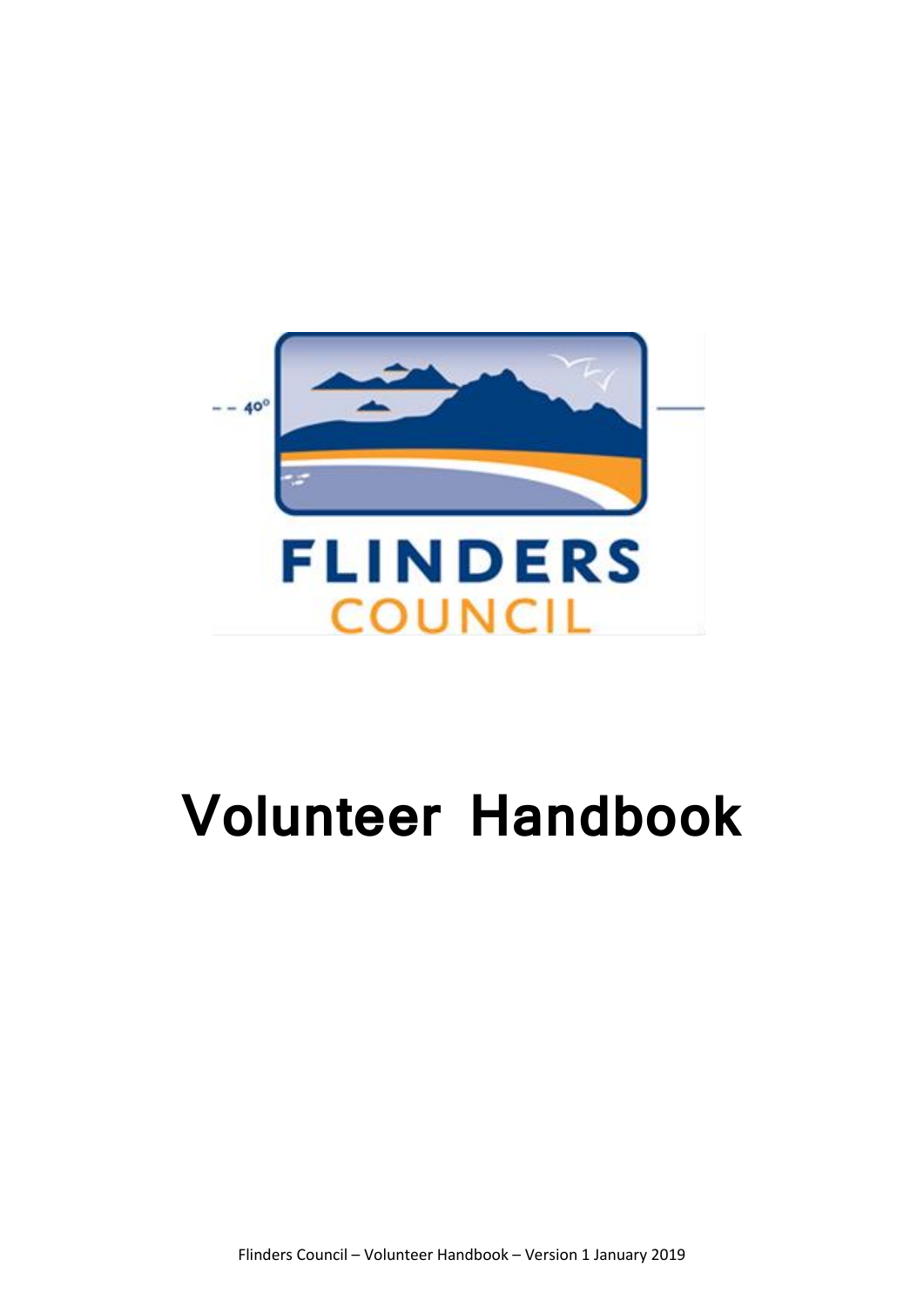

## **Welcome!**

We would like to thank you for volunteering your time and expertise to the Flinders Council.

Volunteers are an important part of our organisation and we encourage local community members to participate in providing services to the community.

Flinders Council is committed to providing a safe and enjoyable environment for volunteers and ensuring that volunteers are prepared for what they are required to do.

This handbook provides you with supportive information to ensure your volunteering experience is safe, productive and enjoyable.

# **Your rights as a volunteer**

A volunteer is a person who voluntarily offers themselves for a service or undertaking. As a volunteer you have the right to:

- Work in a healthy, safe environment
- Be adequately covered by Council's insurance policies
- Be given information and access to Council's policies that affect your work
- Be able to raise any grievance or issue
- Be supported by Council
- Have your confidential and personal information managed in a sensitive manner that is in line with the Privacy Act 1998 (Cth) and the Personal Information Protection Act (Tas) 2004
- Have the equipment and resources to complete your duties
- Be provided with organisational orientation and OH&S Induction

### **Your responsibilities as a volunteer**

You, as a volunteer, have a duty under the *Work Health and Safety Act 2012 (WHS Act)* to take reasonable care for your own health and safety. Accordingly, there are certain responsibilities you must meet in your role.

As a volunteer, you have a responsibility to:

• Complete a Volunteer Registration Form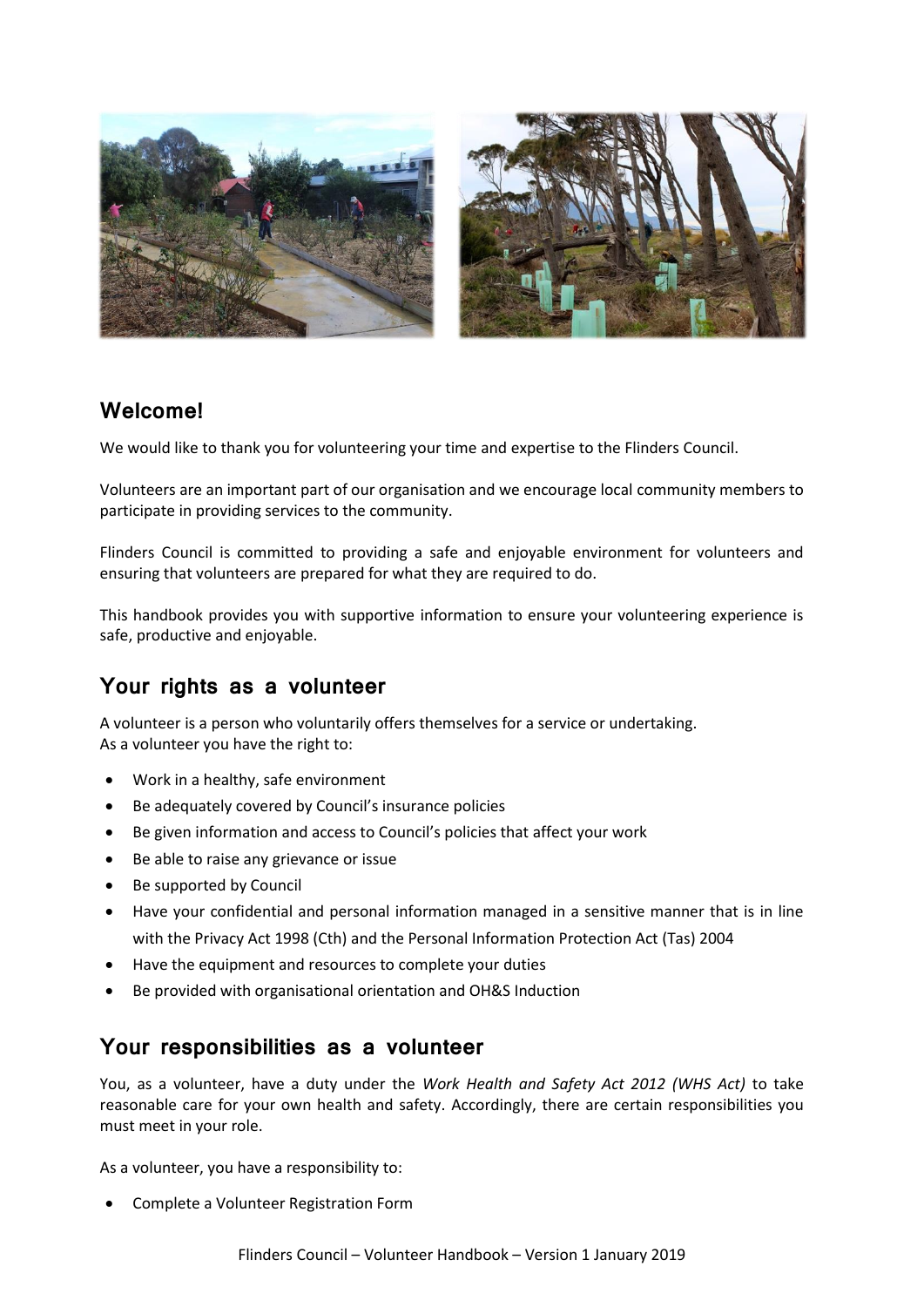- Ensure you are clear on what volunteer work Council has authorised you to do, as shown on your Volunteer Role Statement
- Carry out all your tasks in a safe way
- Follow the reasonable work, health and safety instructions given to you
- Adhere to the Council policies and procedures that affect your work
- Have adequate experience with, or have received training in the operation of any plant you are required to use in the course of your volunteering duties
- Adhere to all legislation relevant to your duties
- Immediately report any unsafe working conditions and potential hazards to your Council Volunteer Supervisor
- Immediately report any incidents, injuries or near misses
- Inform Council if you are unable to undertake your duties
- Communicate openly and honestly with those you volunteer with

## **Council's rights and responsibilities**

Council has the right to:

- Make decisions regarding volunteer placement
- Review volunteer performance according to organisational policies and procedures
- Expect volunteers to perform their tasks to the best of their ability
- Expect volunteers to conduct their duties with respect and courtesy towards all customers, paid and voluntary staff

Council has the responsibility to:

- Provide adequate insurance coverage for volunteers
- Provide organisational orientation and necessary training
- Provide safe and healthy working conditions
- Provide supervision and support
- Provide required documentation relating to the volunteer work to be undertaken

# **Volunteering at Flinders Council**

#### *Orientation and Induction*

If you are interested in volunteering for Council, you will firstly need to complete a Volunteer Registration Form to confirm your interest, and complete an online safety induction.

If successful, a Volunteer Role Statement will be issued to you which will outline your scope of works and (if any) limitations.

When you commence your volunteering role with Council, any specific procedures relevant to your role will be conveyed to you, and any specific requirements will be documented on your Volunteer Role Statement.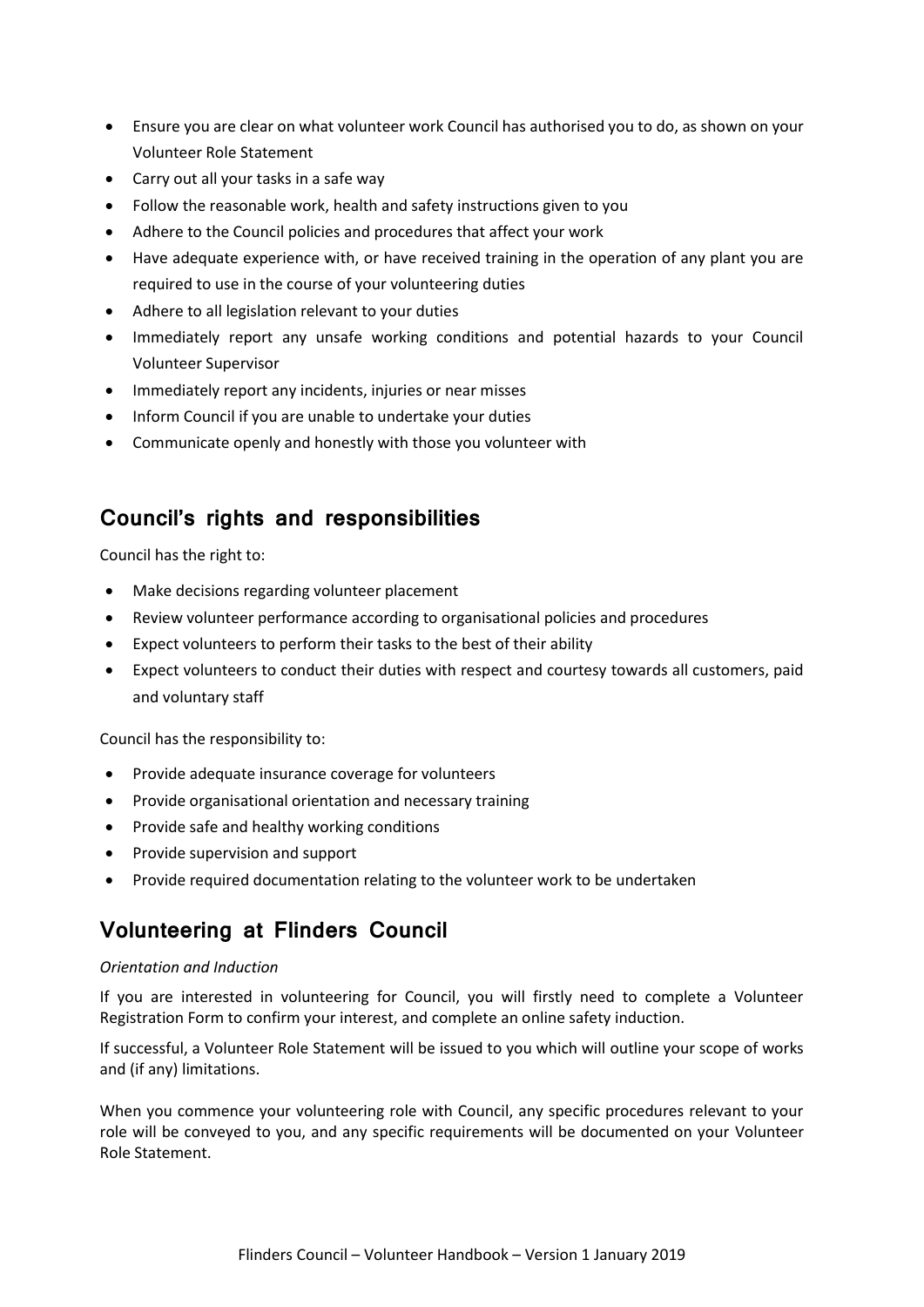If you have any questions about your role or Council's polices or procedures you should refer these to your Council Volunteer Supervisor.

#### *Personal Information and Privacy*

Any information about you collected by Council in the course of your volunteering will be kept private and confidential in accordance with Council's Personal Information Protection Policy, a copy of which can be obtained from Council upon request. *Resignations*

#### Should you wish to end your volunteering service, please notify Council at your earliest convenience.

#### *Work Health & Safety*

Volunteers, along with employees and contractors, are now defined as "workers" in the *Work Health and Safety Act Tasmania 2012 (WHS Act).*

Workers are covered by WHS laws. This means that a person who carries out work in any capacity for an organisation that employs paid staff and is not paid for their work is a volunteer worker and is covered by the WHS laws.

Workers, including volunteers, have a duty to take reasonable care. Therefore, you are expected to:

- Take reasonable care for your own health and safety
- Take reasonable care to make sure you don't affect the health and safety of others
- Comply, as much as you are reasonably able to, with reasonable instructions of Council
- Cooperate with any reasonable Council policy or procedure
- Report any risk or hazard you may identify during volunteering duties to your Council Volunteer Supervisor

Emergency evacuation plans and first aid kits are located in all Council owned facilities.

First aid kits are present in all Council owned facilities and vehicles.

#### *Insurance*

Flinders Council's Public Liability insurance coverage extends to volunteers. It is important to note that this coverage is specific and minimal, and it is expected that volunteers will take reasonable care for their own health and safety.

If Volunteers are conducting work for other voluntary organisations on Council land then this coverage does not apply.

Flinders Council does not insure personal vehicles owned by a volunteer. Please ensure that your vehicle is insured and registered.

Volunteers are not covered under Council's Workers Compensation Policy for loss of wages or medical expenses due to an injury.

#### *Equity*

Flinders Council aims to create a working environment which is free from discrimination and harassment where all workers are treated with dignity, courtesy and respect.

Volunteers are not to participate in any discriminatory behaviour during the course of their duties as a volunteer, or in connection with their role as a volunteer for Council.